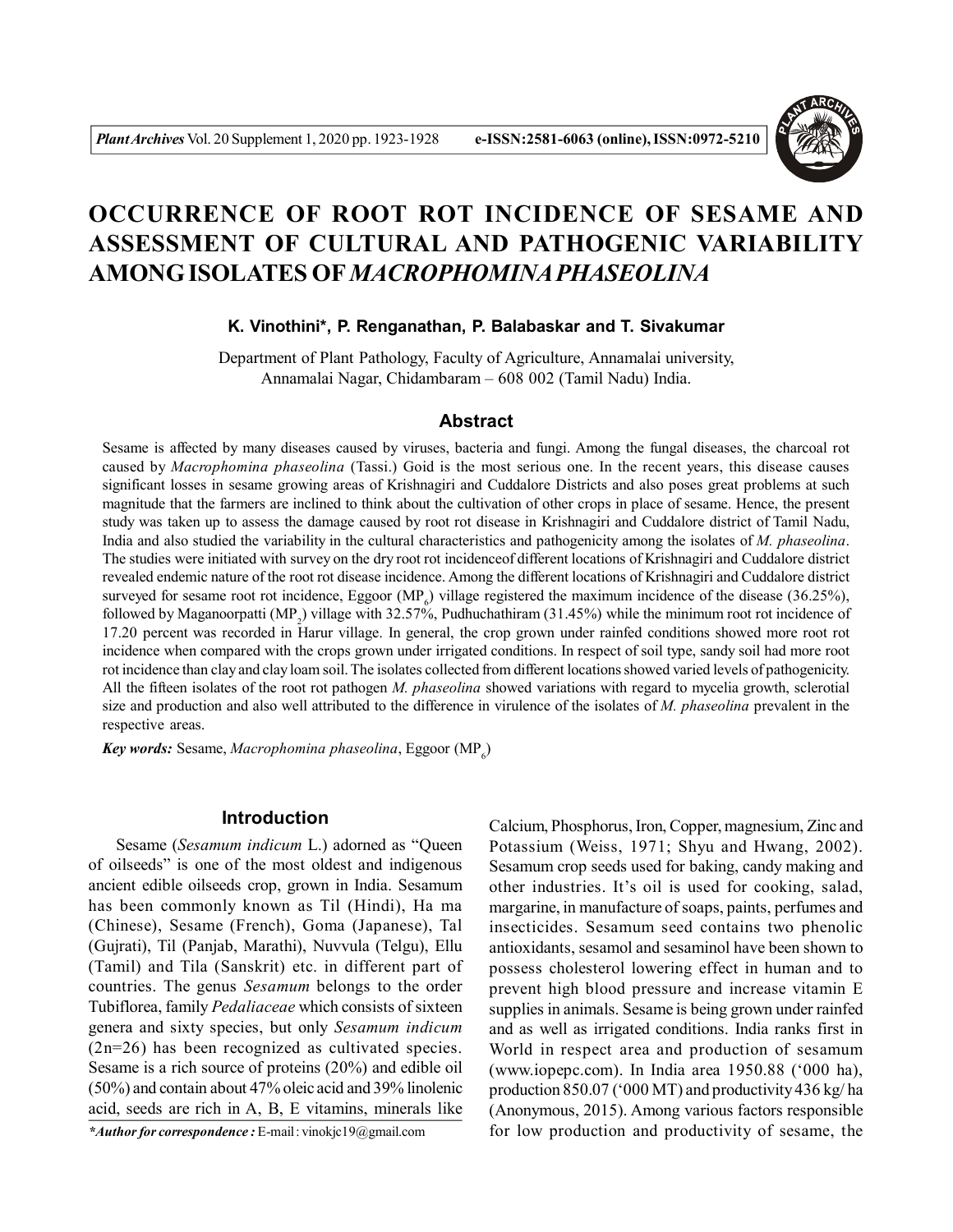diseases caused by biotic agents are major one. About 72 fungi, 7 bacteria 2 and one each phytoplasmal and viral pathogens are reported to attack sesame, from India (Vyas *et al.,* 1981). Sesame is known to be affected by as many as 80 diseases among which 29 have been reported in India (Vyas *et al.,* 1984). Among these, root rot / charcoal rot / stem rot caused by *Macrophomina phaseolina* (Tassi.) Goid., is one of the most devastating fungal disease, affecting the crop at all stages of crop growth and causing 5-100% yield losses (Vyas, 1981). The disease has been reported to cause more than 50% yield losses in Tamilnadu (Chattopadyaya and Shastri, 1999) and 42-45% yield losses in India (Usha Rani *et al.,* 2009). Sesame is mostly grown as a rain fed crop and under this situation, the crop is exposed to sufficient soil moisture during its initial growth stages (up to 30-35 days), the dry condition prevalent during the later stage of the crop is a predisposing factor for infection of the root rot pathogen (Balabaskar, 2006). Plants are most susceptible to infection beginning at flowering and continuing till maturity (Arora *et al*., 2012). The disease is both seed and soil borne and usually infects the crop under dry and warm conditions. During the recent years, this disease causes significant losses in sesame growing areas of Krishnagiri and Cuddalore Districts and also poses great problems at such magnitude that the farmers are inclined to think about the cultivation of other crops in place of sesame. Hence, the present study was taken up to assess the extent of damage caused by root rot disease in Krishnagiri and Cuddalore district of Tamil Nadu, India. Also, the variability in the cultural characteristics and pathogeneicty among the isolates of *M. phaseolina* was studied.

## **Materials and Methods**

Survey on the Root Rot Incidence of Sesame in Krishnagiri and Cuddalore District. A field survey was conducted to assess the extent of root rot occurrence of sesame in Cuddalore district of Tamil Nadu State. Thirteen traditionally sesame growing locations representing both rainfed and irrigated situations were selected for the study. The per cent disease index was worked out using the 0 to 9 scale according to "Phytopathometry" by Mayee and Datar (1986) as mentioned below.

Scale 0 - No symptoms on any plant

- 1 1% or less plants killed
- 3 1-10% plants killed
- 5 11-20% plants killed
- 7 21-50% plants killed

9 - 51% or more plants killed

Per cent Disease Index (PDI) =

*Total No of plants observed Sumof diseaseincidence* . × 100

The other information viz., soil type and the crop variety were also recorded in the respective survey fields.

# **Isolation of the Pathogen**

The pathogen*M. phaseolina* was isolated from the diseased roots of sesame plants showing the typical root rot symptoms by tissue segment method (Rangaswami, 1972) on potato dextrose agar (PDA) medium. The axenic cultures of the different isolates of the pathogen were obtained by single hyphal tip method (Rangaswami, 1972) and these were maintained on PDA slants for subsequent experiments.

# **Mass Multiplication of** *M. phaseolina* **Inoculum for Soil Application**

The isolates of the pathogen were multiplied in sand maize medium (Riker and Riker, 1936). Sand and ground maize seeds were mixed in the ratio of 19:1, moistened to 50 percent moisture content, filled in 500ml conical flask and autoclaved at 20 psi for two h. Four actively growing mycelial discs (9 mm) of the pathogen isolates were inoculated into each flask under aseptic condition and the flasks were incubated at room temp.  $(28+2°C)$ for 15 days and the inoculum thus obtained was used for the experiments.

## **Assessing the Virulence of** *M. phaseolina* **Isolates**

The potting mixture was prepared by thoroughly mixing clay loam soil, sand and farm yard manure at 1:1:1 ratio. The inoculum of each isolate of *M. phaseolina* collected from different locations were separately mixed at five per cent level (w/w) with the sterilized soil filled in 30 cm earthen pots ten days before sowing (Sankar, 1994) . Surface sterilized (using  $0.1\%$  HgCl<sub>2</sub> solution for 30 sec. followed by two washings in sterile water) sesame seeds were sown  $\omega$  10 seeds pot<sup>-1</sup>. Three replications were maintained in a completely randomized design and the sesame cultivar TMV3 was used throughout the study. The pots were maintained in glass house with regular, judicious and uniform watering. The root rot incidence was recorded at 45, 60, 75 DAS and at harvest and the per cent disease incidence was calculated.

# **Cultural Characteristics of the Isolates**

# **Mycelial Growth**

Fifteen ml of the sterilized PDA medium was poured into sterile Petri dishes and allowed to solidify. A nine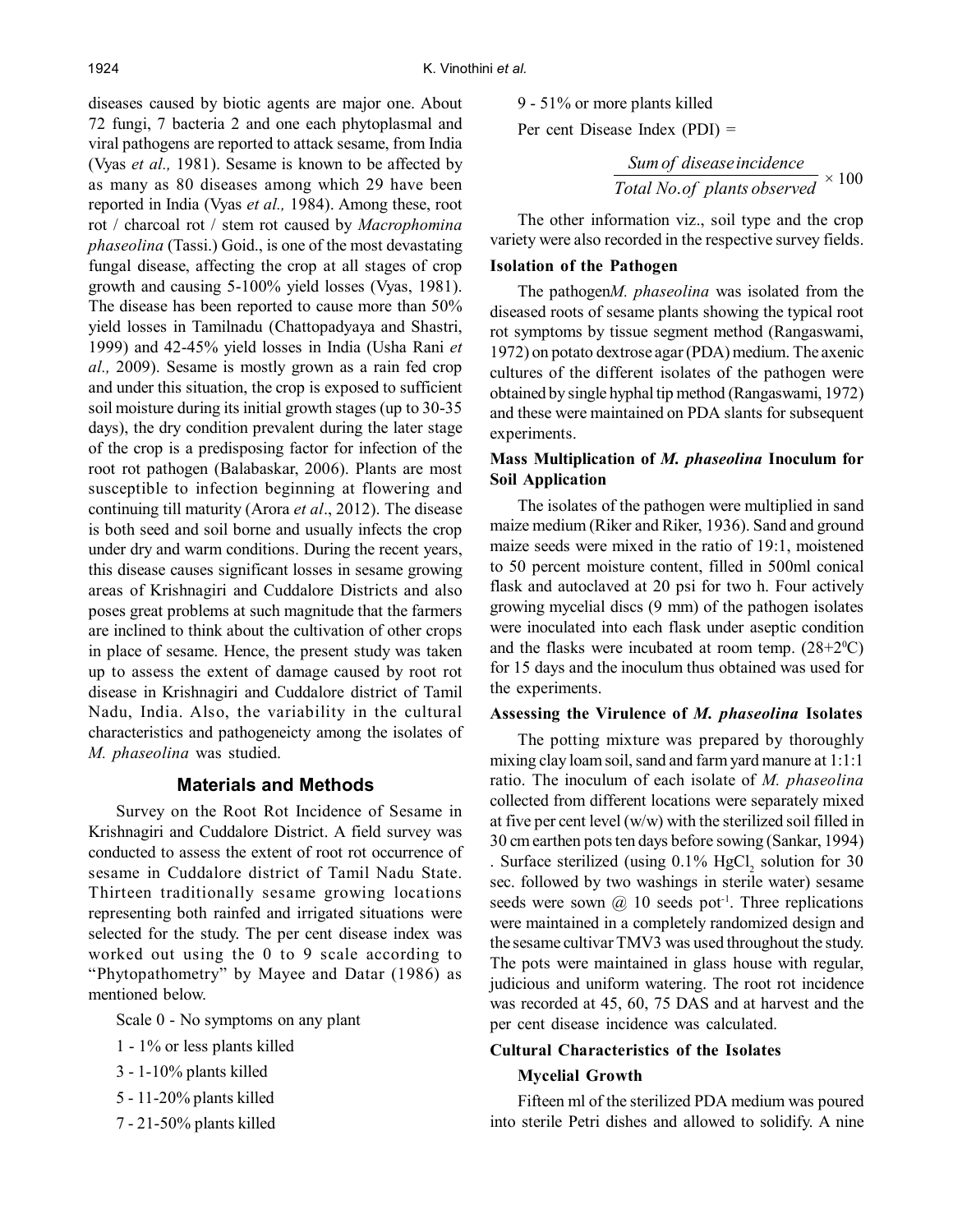mm culture disc of *M. phaseolina* obtained from actively growing region was aseptically placed at the centre of the dish and incubated. The radial growth of the isolates (in mm) was measured three days after inoculation.

## **Sclerotial number**

From seven day old culture of the isolates, four culture discs (9 mm) were cut and placed into 50 ml beakers containing 10 ml of sterile water. These beakers were kept on a mechanical shaker at 1000 rpm for 30 min. to separate the sclerotia from the medium; then squeezed through cheese cloth; washed several times with dist. water and the sclerotia were transferred to a glass vial containing 2.5 ml of 2.5 per cent ammonium sulphate. After 10 min. the floating sclerotia were filtered through a Whatman No. 1 filter paper; rinsed with dist. water and the number of sclerotia was counted using stereo zoom microscope (Dhingra and Sinclair, 1978).

#### **Sclerotial Size**

For each isolate 100 sclerotia were collected at random. These were dried under shade for two h. and their size was measured using an ocular micrometer in a calibrated microscope.

## **Results**

# **Survey on the Root Rot Incidence of Sesame in Krishnagiri and Cuddalore District**

The data presented in table 1 on the survey in different locations of Krishnagiri and Cuddalore district revealed endemic nature of the root rot disease incidence. Among the different locations of Krishnagiri and Cuddalore district surveyed for sesame root rot incidence, Eggoor  $(MP_6)$ village registered the maximum incidence of the disease (36.25%), followed by Maganoorpatti (MP<sub>2</sub>) village with 32.57%, Pudhuchathiram (31.45%), Mathur (29.90%) and Singarapettai (28.82%) had moderate disease incidence while the minimum root rot incidence of 17.20 per cent was recorded in Harur village. The variation in the extent of the disease incidence might be due to the prevalence of the isolates of the pathogen differing in their virulence as observed in the present study. Similar such endemic nature of root rot disease of sesame in Tamil Nadu was earlier reported by Balabaskar (2015) and in Telegana by Karibasappa, (2018). In general, the crop grown under rainfed conditions showed more root rot incidence when compared with the crops grown under irrigated conditions. Muchero *et al.,* (2011) also reported that dry rainfed conditions favored higher root rot disease in sesame. The dry condition prevalent in the rainfed conditions might have favoured the pathogen which could be attributed for the higher level of disease incidence.

Soil texture also had a significant impact on root rot infections. In the present survey more root rot disease incidence was observed in sandy loam (36.25 to 20.50%) as compared to clayloam (28.82 to 17.90%) and clay (27.25 to 17.20 %). (Table 1). Similar to the present results, Karibasappa, (2018) also reported that disease was more prevalent in sandy loam soil areas followed by clay loam and minimum in clay soil areas. Cruz Jimenez, (2011) observed highest *M. phaseolina* root populations in sandy soils, followed by seedlings planted in loamy sand and loam soil textures. Higher incidence of the disease in sandy soils might be attributed to the less competitive saprophytic ability (CSA) of the pathogen at high moisture holding capacity (MHC) associated with heavy soils like clay (Umamaheswari, 1991) and reduction in the germination of sclerotia of *M. phaseolina* at high MHC (Ali and Ghaffar, 1991). The local cultivars of sesame recorded comparatively lesser (17.20 to 29.90%) root rot incidence than the improved cultivars *viz.*, TMV<sub>3</sub> and TMV<sub>4</sub> (36.25 to 31.45% and 22.998 to 17.90% of disease incidence respectively). Similarly, Balabaskar *et al.,* 2015 reported that the root rot disease caused by *M. phaseolina* in sesame was recorded maximum root rot incidence in improved cultivars *viz*., CO1, TMV3 and TMV4than the local cultivars.

## **Virulence of different isolates of** *M. phaseolina*

Generally the isolates collected from different locations showed varied levels of pathogenicity (Table 2). Among the fifteen isolates of *M. Phaseolina* collected from different conventional sesame growing areas of Krishnagiri and Cuddalore districts, the isolate  $(MP_6)$ collected from Eggoor village was found to be more virulent recording the maximum incidence of 79.93 per cent (at harvest) followed by  $MP_2$  (75.93%) collected from Maganoorpatti village. The other isolates *viz.*, MP<sub>13</sub>,  $\text{MP}_3, \text{ MP}_7, \text{ MP}_9, \text{ MP}_{12}, \text{ MP}_4, \text{ MP}_{11}, \text{ MP}_{15}, \text{ MP}_8, \text{ MP}_{14},$  $MP_1$  and  $MP_{10}$  recorded 73.93, 67.75, 67.24, 64.82, 63.05, 62.93, 68.35, 61.83, 61.05, 60.04, 53.07, 52.45 and 49.82 per cent root rot incidence respectively. The isolate  $MP_5$ collected from Harur village was the least virulent which recorded the minimum (48.30%) disease incidence at the time of harvest. The MP<sub>9</sub> and MP<sub>7</sub> isolates recorded 23.00 and 26.21 percent root rot incidence at 45 DAS itself. The variability in the pathogenecity among the isolates of *M. phaseolina* was reported by several workers (Karunanithi, 1996; Rayatpanah and Dalili, 2012). Sathiyasivananthanmoorthy (2017) recorded 35.76 to 67.23 percent root rot incidence of blackgram with different isolates of *M. phaseolina.* Sobti and Sharma, (1992) recorded 13 to 63 percent root rot incidence of groundnut with different isolates of *R. bataticola.* The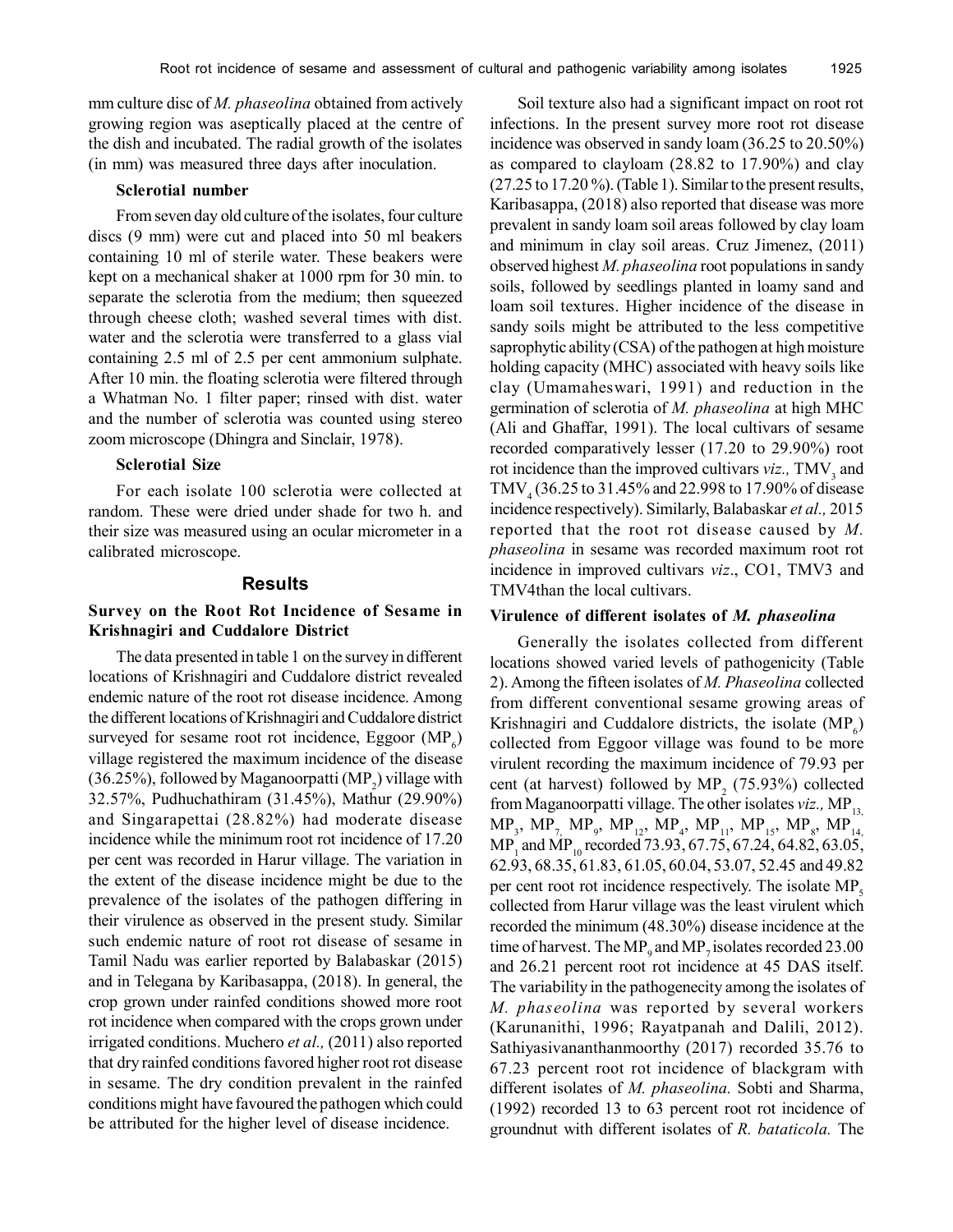| S. No. | <b>Isolates</b> | Village         | Soil type      | <b>District</b> | <b>Situation</b> | <b>Variety</b>   | Root rot incidence (%) |
|--------|-----------------|-----------------|----------------|-----------------|------------------|------------------|------------------------|
|        | <b>MP</b>       | Andiyur         | Red sandy loam | Krishnagiri     | Irrigated        | TMV <sub>4</sub> | 18.70 (25.62)          |
| 2      | MP <sub>2</sub> | Maganoorpatti   | Sandy loam     | Krishnagiri     | Rainfed          | TMV <sub>3</sub> | 32.57(34.79)           |
| 3      | MP <sub>2</sub> | Mathur          | Sandy loam     | Krishnagiri     | Irrigated        | Local            | 29.90(33.14)           |
| 4      | $MP_4$          | Pochampalli     | Clay loam      | Krishnagiri     | Rainfed          | Local            | 24.40(29.60)           |
| 5      | MP <sub>s</sub> | Harur           | Clay           | Krishnagiri     | Irrigated        | Local            | 17.20(24.50)           |
| 6      | $MP_6$          | Eggoor          | Sandy loam     | Krishnagiri     | Rainfed          | TMV <sub>3</sub> | 36.25(37.01)           |
| 7      | MP <sub>7</sub> | Singarapettai   | Clay loam      | Krishnagiri     | Irrigated        | Local            | 28.82(32.46)           |
| 8      | $MP_8$          | Karapattu       | Sandy loam     | Krishnagiri     | Rainfed          | TMV <sub>4</sub> | 20.50(26.92)           |
| 9      | MP <sub>q</sub> | Vadakkumangudi  | Clay           | Cuddalore       | Rainfed          | Local            | 27.25(31.46)           |
| 10     | $MP_{10}$       | Sivapuri        | Clay loam      | Cuddalore       | Rainfed          | TMV <sub>4</sub> | 17.90(25.02)           |
| 11     | $MP_{11}$       | Annuvampattu    | Clay loam      | Cuddalore       | Rainfed          | Local            | 23.65(29.09)           |
| 12     | $MP_{12}$       | Theithampalayam | Sandy loam     | Cuddalore       | Rainfed          | Local            | 25.80(30.52)           |
| 13     | $MP_{13}$       | Pudhuchathiram  | Sandy loam     | Cuddalore       | Rainfed          | TMV <sub>3</sub> | 31.45(34.11)           |
| 14     | $MP_{14}$       | Koththa         | Clay loam      | Cuddalore       | Irrigated        | Local            | 19.30(26.06)           |
| 15     | $MP_{15}$       | Periyapattu     | Sandy loam     | Cuddalore       | Rainfed          | TMV <sub>4</sub> | 22.98(28.64)           |

**Table 1:** Survey on incidence of dry root rot of sesame in Krishnagiri and Cuddalore district.

variation in the isolates of *M. phaseolina* from different cowpea growing areas of Udaipur was reported (Ratnoo *et al.,* 1997). *M. phaseolina* isolated from different host species differ in their morphological and cultural characters and even differences occur in the isolates from various parts of same host (Sundravadana *et al.,* 2012). The above reports are in agreement with the present investigation. In the present study, incidence of root rot was the maximum at harvest stage plants when compared to 75, 60 and 45 days old plants (Table 3). Similar observations were made by Sankar, (1994) and Thirurnaryanan, (2017). A significant increase in root rot incidence at  $40<sup>th</sup>$  and  $60<sup>th</sup>$  DAS was observed in rice fallow blackgram by Rettinasababady and Ramadoss (2000). Davet and Serieys (1987) reported decreased level of reducing sugars at later stages of plant growth.

The susceptibility of sesame plant to the disease at the later stages of growth might be due to the decline in the *in situ* defence mechanisms.

## **Cultural Characteristics**

#### **Mycelial Growth**

All the fifteen isolates of the root rot pathogen *M. phaseolina* produced white, whitish grey, grey and black scanty to profusely aerial mycelial growth on Potato Dextrose Agar (PDA) medium. The isolate  $MP_6$  and  $MP_2$ recorded themaximum (90 mm) mycelial growth at 5 days after inoculation, while it was the minimum (73.95 mm) in the case of  $MP<sub>5</sub>$ . The other isolates showed moderate mycelial growth (87.82 to 74.86 mm) (Table 2).

# **Sclerotial number**

All the isolates of *M. phaseolina* varied in their ability

| S.              | <b>Isolates</b>                         | <b>Mycelial character</b>             | <b>Mycelial</b>      | No. of. | <b>Sclerotial</b> |
|-----------------|-----------------------------------------|---------------------------------------|----------------------|---------|-------------------|
| No.             |                                         |                                       | growth(mm) Sclerotia |         | size $(\mu)$      |
| 1               | MP.                                     | Blackish grey, profuse aerial growth  | 76.46                | 168.26  | 91.90             |
| $\overline{2}$  | MP <sub>2</sub>                         | Deep black, fluffy growth             | 90.00                | 184.34  | 102.27            |
| 3               | MP <sub>3</sub>                         | Greyish white, fluffy growth          | 86.57                | 180.25  | 100.32            |
| 4               | MP                                      | Blackish grey, profuse aerial growth  | 81.45                | 177.36  | 97.52             |
| 5               | $\overline{MP}_5$                       | Greyish white, flat growth            | 73.95                | 165.20  | 90.50             |
| 6               | $MP_6$                                  | Blackish grey, flat aerial growth     | 90.00                | 186.50  | 105.75            |
| 7               | $\overline{\text{MP}}_7$                | Greyish white, fluffy growth          | 85.83                | 179.31  | 99.65             |
| 8               | $\overline{\text{MP}}_8$                | Blackish grey, slightly fluffy growth | 78.43                | 169.72  | 93.41             |
| 9               | MP <sub>o</sub>                         | Black profuse, aerial growth          | 84.70                | 178.62  | 98.90             |
| 10              | $\overline{\text{MP}}_{1\underline{0}}$ | Greyish white, flat growth            | 74.86                | 167.75  | 91.34             |
| 11              | MP<br>11                                | Blackish scanty, aerial growth        | 81.30                | 176.09  | 95.23             |
| 12              | $\overline{\text{MP}}_{12}$             | Deep black, flat growth               | 82.25                | 178.20  | 98.10             |
| 13              | $\overline{\text{MP}}_{13}^-$           | Blackish grey, profuse aerial growth  | 87.82                | 183.72  | 101.20            |
| 14              | $MP_{14}$                               | Medium black, flat growth             | 77.85                | 168.53  | 92.50             |
| $\overline{15}$ | $\overline{\text{MP}}_{15}$             | Blackish grey, flat growth            | 80.47                | 176.10  | 94.65             |

**Table 3:** Cultural characteristics of various isolates of *M. phaseolina.*

to produce sclerotia on PDA medium. The maximum sclerotial number of 186.50 per nine mm culture disc was obtained from  $MP_6$  which was also the most virulent isolate. The isolates  $(MP_2, MP_{13}, MP_3,$  $\text{MP}_7, \text{ MP}_9, \text{ MP}_{12}, \text{ MP}_{4,} \text{ MP}_{11},$  $\text{MP}_{_{15,}}$   $\text{MP}_{_{8}},$   $\text{MP}_{_{14}},$   $\text{MP}_{_{1}}$  and MP<sub>10</sub>) produced 184.34, 183.72, 180.25, 179.31, 178.62, 178.20, 177.36, 176.10,169.72, 168.53, 168.26 and 167.75 numbers of sclerotia, respectively. The minimum number of sclerotia of 165.28 was recorded the isolates  $MP<sub>5</sub>$  which was the least virulent isolate (Table 2).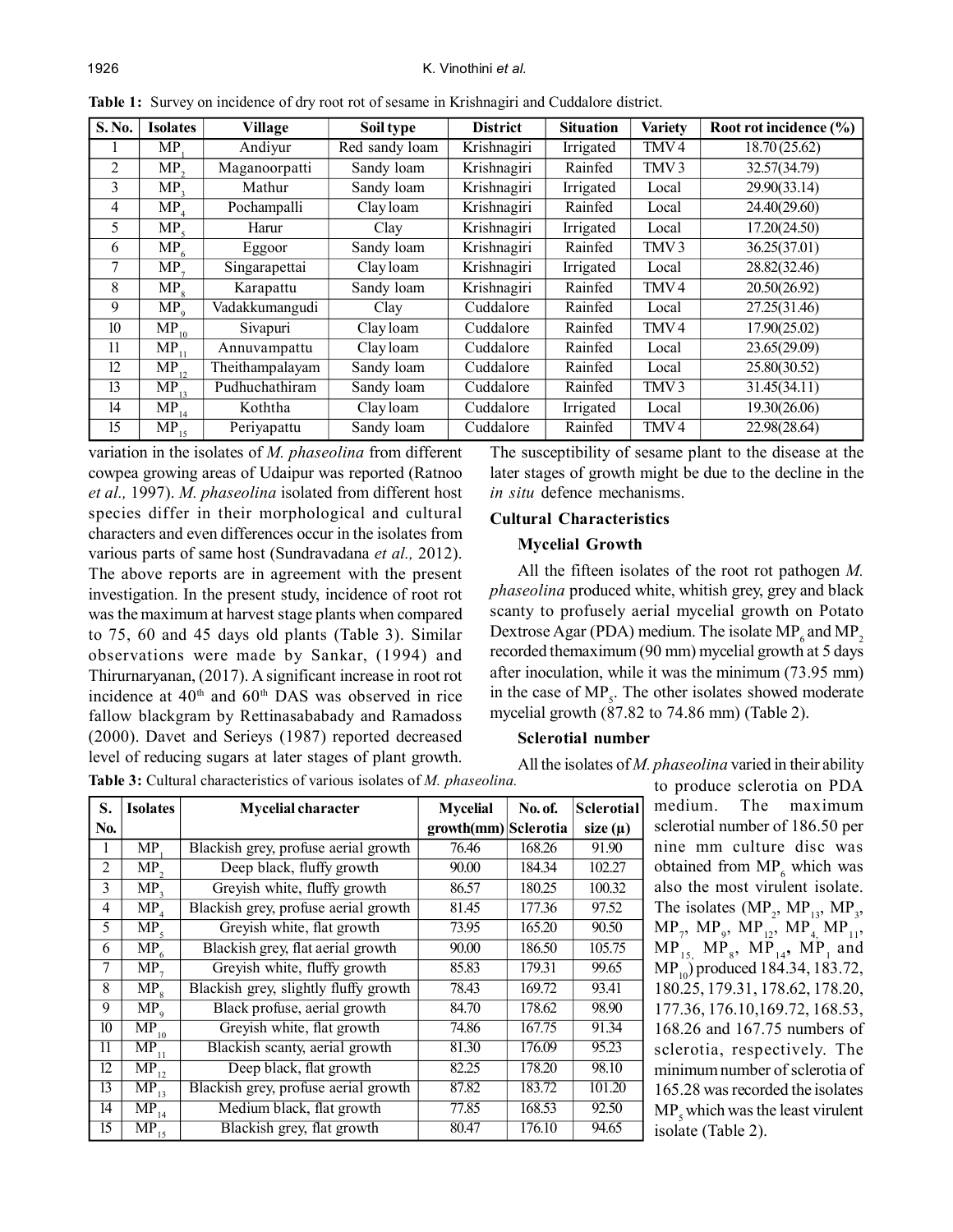| SI.            | <b>Isolates</b>                                     | Root rot incidence (%)    |                           |                           |                   |       |  |
|----------------|-----------------------------------------------------|---------------------------|---------------------------|---------------------------|-------------------|-------|--|
| No             |                                                     | 45 DAS                    | <b>60 DAS</b>             | <b>75 DAS</b>             | <b>At harvest</b> |       |  |
| 1              | MP                                                  | 14.98 (22.77)             | 25.47 (30.30)             | 35.79 (36.74)             | 52.45 (46.40)     | 32.17 |  |
| 2              | MP,                                                 | 29.79(33.07)              | 46.96 (43.25)             | 57.69 (49.42)             | 75.93(60.61)      | 52.59 |  |
| 3              | MP <sub>3</sub>                                     | 25.60(30.39)              | 36.25(37.01)              | 49.52 (44.72)             | 67.75(55.39)      | 44.65 |  |
| $\overline{4}$ | MP                                                  | 21.04(27.30)              | 30.64(33.60)              | 45.46 (42.39)             | 62.93(52.49)      | 40.04 |  |
| 5              | $\overline{\text{MP}}_5$                            | 14.35(22.26)              | 25.29(30.19)              | 34.92 (36.22)             | 48.30 (44.02)     | 30.71 |  |
| 6              | MP <sub>6</sub>                                     | 32.45(34.72)              | 49.96 () 44.97            | 65.69(54.14)              | 79.93(63.38)      | 57.07 |  |
| 7              | MP <sub>7</sub>                                     | 27.79(31.81)              | 43.28(41.13)              | 55.69(48.26)              | 67.24(55.08)      | 50.17 |  |
| 8              | $\overline{\text{MP}}_8$                            | $\overline{17.72(24.89)}$ | 29.07(32.62)              | $\overline{40.09(39.28)}$ | 60.04(50.79)      | 36.73 |  |
| 9              | MP <sub>q</sub>                                     | 23.00(28.65)              | 34.53(35.98)              | 49.35(44.62)              | 64.82(53.62)      | 43.65 |  |
| 10             | $\overline{\text{MP}}_{1\underline{0}}$             | 15.17(22.92)              | 26.52(30.99)              | 39.25 (38.79)             | 49.82 (44.89)     | 33.50 |  |
| 11             | $\overline{\text{MP}}_{\underline{1}\underline{1}}$ | 20.15(26.67)              | 32.78(34.92)              | 45.87(42.63)              | 61.83(50.79)      | 40.43 |  |
| 12             | $\overline{\text{MP}}_{12}$                         | 22.60(28.38)              | 35.06(36.30)              | 47.60(43.62)              | 63.05(52.56)      | 42.52 |  |
| 13             | $\overline{\text{MP}}_{13}$                         | 26.21(30.79)              | 37.28(37.63)              | 50.82(45.46)              | 73.93(59.29)      | 45.66 |  |
| 14             | $\overline{\text{MP}}_{\scriptscriptstyle{14}}$     | 16.36(23.85)              | 27.27(31.48)              | $\overline{39.72(39.06)}$ | 53.07(46.76)      | 33.95 |  |
| 15             | $\overline{\text{MP}}_{15}$                         | 18.52(25.48)              | $\overline{31.20(33.95)}$ | 42.02(40.40)              | 61.05(51.38)      | 38.20 |  |

**Table 3:** Pathogenicity of *M. phaseolina* isolates.

## **Sclerotial size**

The isolates of *M. phaseolina* produced varying size of sclerotia on PDA. The most virulent isolate  $MP_6$ produced the biggest sclerotia with a size of 105.75µ (Table 2) and the smallest sclerotia size of  $90.50\mu$  was recorded by  $MP_5$  which was the least virulent isolate.

Variations in the mycelial growth among the isolates of *M. phaseolina* (Edraki and Banihashemi, 2010; Ijaz *et al.,* 2012; Mohanapriya *et al*., 2017). The virulence of the isolates of *M. phaseolina* was positively correlated with their growth rate. Similarly, the isolates of *M*. *phaseolina* with faster mycelial growth were found more pathogenic and produced higher disease incidence was stated by several workers (Sharmishha Purkayastha *et al*., (2004) in cluster bean; Vinothini, (2015) in cowpea and Thirunaryanan, (2017) in sesame). In the present study also the isolate (MP6), which produced the biggest sclerotia caused the maximum root rot incidence. The possibility of containing more food materials and subsequent production of more pathogenic germ tubes by bigger sclerotia might have resulted in more aggressiveness of the isolate.

## **References**

- Ali, F. and A. Ghaffar (1991). Effect of water stress on rhizosphere microflora and root infection of soybean. *Pak. J. Bot.,* **23:** 135-139.
- Anonymous (2014). Ministry of agriculture, Govt. of India. Area and production of sesamum in India.
- Arora, S., P. Sharma, S. Kumar, R. Nayan, P.K. Khanna and M.G.H. Zaidi (2012). Gold-nanoparticle induced enhancement in growth and seed yield of *Brassica juncea*.

#### *Plant Growth Regul.,* **66:** 303–310.

- Balabaskar, P. (2006). Certain studies on the management of root rot of sesame (*Sesamum indicum* L.) incited by *Macrophomina phaseolina* (Tassi) Goid. *Ph.D. Thesis,* Annamalai University, Annamalainagar, Tamil Nadu.
- Balabaskar, P. (2006). Certain studies on the management of root rot of sesame (*Sesamum indicum* L.) incited by *Macrophomina phaseolina* (Tassi) Goid Ph.D. Thesis, Annamalai University Annamalainagar, Tamil Nadu.
- Balabaskar, P., P. Renganathan and K. Sanjeevkumar (2015). Occurrence of sesame root rot disease in Cuddalore district of Tamil Nadu and analysis of the variability in cultural characteristics and pathogenicity among isolates of

*Macrophomina phaseolina* (Tassi) Goid. *European Journal of Biotechnology and Bioscience,* **3(8):** 55-59.

- Chattopadhyay, C. and R. Kalpana Sastry (1998). Important diseases of sesame and their management options. In K. Rajiv, K.G. Upadhyay Mukherji, R.L. Rajak (eds): IPM Systems in Agriculture, Vol. V Oilseeds. Aditya Books Pvt Ltd New Delhi: 419-448.
- Cruz Jimenez (2011). Influence of soils, nutrition and water relations upon charcoal rot disease processes in Kansas. M.Sc. Thesis, Kansas State University Kansas.
- Davet, P. and H. Serieys (1987). Relation between the amount of reducing sugars in sunflower tissues and their invasion by *Macrophomina phaseolina*. *Phytopathology M.,* **77:** 212- 226.
- Dhingra, O.D. and J.B. Sinclair (1978). Biology and pathology of *Macrophomina phaseolina*. Universidade Federal de vicosa press vicosa, M.G. Barzil, 125.
- Dhingra, O.D., J.B. Sinclair (1978). Biology and pathology of *Macrophomina phaseolina*. Universidade Federal de vicosa press vicosa, M.G. Barzil, 125.
- Edraki, V. and Z. Banihashemi (2010). Phenotypic diversity among isolates of *Macrophomina phaseolina* and its relation to pathogenicity. *Iran J. Plant Path,* **46(4):** 93- 100.
- Ijaz, S., H.A. Sadaqat and M.N. Khan (2012). A review of the impact of charcoal rot *Macrophomina phaseolina* on sunflower. *J. Agrl. Sci.,* **1-6:**.
- Karibasappa, C.S., N.B. Bhat and S.C. Rao (2018). Survey for the disease incidence of root rot of sesame caused by *Macrophomina phaseolina* (Tassi.) Goid in major sesame growing areas of Telangana. *Journal of Pharmacognosy and Phytochemistry,* **7(6):** 655-657.
- Karunanithi, K. (1996). Studies on root rot of sesamum (*Sesamum indicum* L.) caused by *Macrophomina*